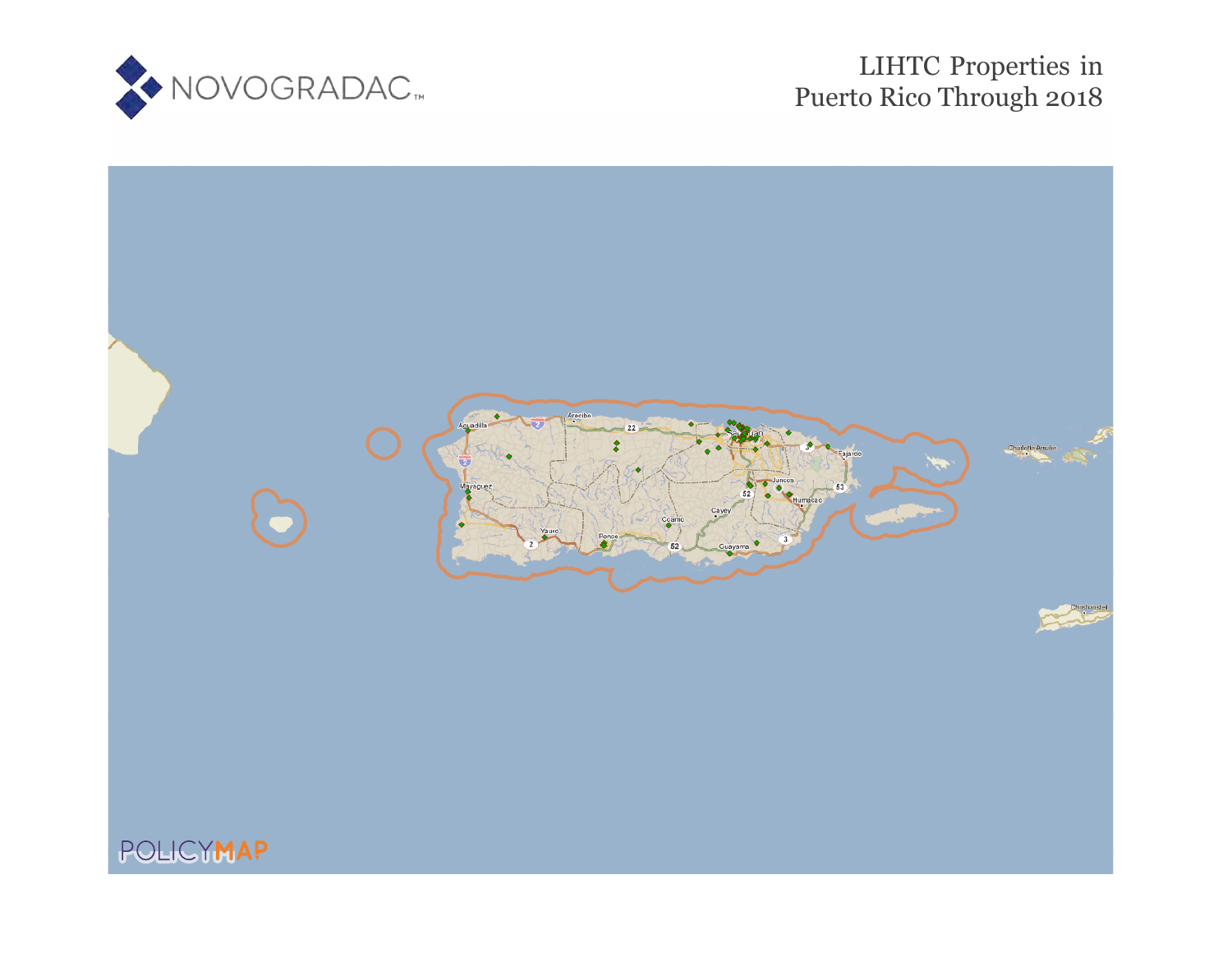| <b>Project Name</b>                                | <b>Address</b>                                | City            | <b>State</b> | <b>Zip Code</b> | <b>Nonprofit</b><br><b>Sponsor</b> | <b>Allocation</b><br>Year | <b>Annual</b><br><b>Allocated</b><br><b>Amount</b> | <b>Year PIS</b> | <b>Construction Type</b>  | <b>Total</b><br><b>Units</b> | Low<br>Income<br><b>Units</b> | <b>Rent or</b><br><b>Income</b><br><b>Ceiling</b> | <b>Credit %</b>                             | <b>Tax-Exempt</b><br><b>Bond</b> | <b>HUD Multi-Family</b><br>Financing/<br><b>Rental Assistance</b> |
|----------------------------------------------------|-----------------------------------------------|-----------------|--------------|-----------------|------------------------------------|---------------------------|----------------------------------------------------|-----------------|---------------------------|------------------------------|-------------------------------|---------------------------------------------------|---------------------------------------------|----------------------------------|-------------------------------------------------------------------|
| <b>JARDIN DEL</b><br><b>ATLANTICO</b>              | 25 CALLE OPALO AGUADILLA                      |                 | PR           | 603             | No                                 | 2001                      | \$1,100,610                                        | 2003            | <b>New Construction</b>   | 132                          | 132                           | 60% AMGI                                          | <b>Both 30%</b><br>and 70%<br>present value | No                               |                                                                   |
| PARQUE DE SAN JUAN                                 | <b>851 BLVD</b><br>SAGRADO<br>CORAZON         | <b>SAN JUAN</b> | PR           | 909             | No                                 | 2001                      | \$526,018                                          | 2003            | <b>New Construction</b>   | 56                           | 56                            | 60% AMGI                                          | <b>Both 30%</b><br>and 70%<br>present value | No                               |                                                                   |
| <b>SAN FERNANDO</b><br><b>ELDERLY CENTER</b>       | 453 CALLE POST MAYAGUEZ<br>$\mathbf S$        |                 | PR           | 680             | No                                 | 2002                      | \$614,001                                          | 2004            | <b>New Construction</b>   | 70                           | 70                            | 60% AMGI                                          | <b>Both 30%</b><br>and 70%<br>present value | No                               |                                                                   |
| VISTAS DEL RIO APTS II 345 CARR 8860 TRUJILLO ALTO |                                               |                 | PR           | 976             | No                                 | 2002                      | \$1,761,012                                        | 2004            | <b>New Construction</b>   | 168                          | 168                           | 60% AMGI                                          | <b>Both 30%</b><br>and 70%<br>present value | No                               |                                                                   |
| LA INMACULADA<br><b>ELDERLY CENTER</b>             | 1715 AVE PONCE SAN JUAN<br>DE LEON            |                 | PR           | 909             | No                                 | 2003                      | \$1,140,000                                        | 2005            | <b>New Construction</b>   | 120                          | 120                           | 60% AMGI                                          | <b>Both 30%</b><br>and 70%<br>present value | No                               |                                                                   |
| EGIDA DEL POLICIA<br>ZONA SUR                      | 7719 CALLE DR<br>TOMMAYRAC                    | <b>PONCE</b>    | PR           | 717             | Yes                                | 2004                      | \$249,906                                          | 2006            | Acquisition and Rehab 66  |                              | 66                            | 60% AMGI                                          | $30$ % present $\,$ No $\,$<br>value        |                                  |                                                                   |
| <b>ISABELA ELDERLY</b><br><b>APTS</b>              | 250 CALLE DE<br>LA CANDELARIA                 | MAYAGUEZ        | PR           | 682             | No                                 | 2006                      | \$353,091                                          | 2007            | <b>New Construction</b>   | 24                           | 24                            | 60% AMGI                                          | 70 % present No<br>value                    |                                  |                                                                   |
| <b>BRISAS DEL MAR</b><br><b>ELDERLY</b>            | 200 CALLE<br><b>ARNALDO</b><br><b>BRISTOL</b> | <b>GUAYAMA</b>  | $\rm PR$     | 784             | No                                 | 2006                      | \$734,160                                          | 2008            | New Construction          | 102                          | 102                           | 60% AMGI                                          | <b>Both 30%</b><br>and 70%<br>present value | No                               |                                                                   |
| RIO DORADO ELDERLY<br><b>APTS</b>                  | 401 CALLE MAIN RIO GRANDE                     |                 | $\rm PR$     | 745             | No                                 | 2007                      | \$1,334,795                                        | 2008            | <b>New Construction</b>   | 120                          | 120                           | 60% AMGI                                          | <b>Both 30%</b><br>and 70%<br>present value | No                               |                                                                   |
| BRISAS DE BAYAMON<br><b>PUBLIC HOUSING 1</b>       | <b>AVE COMERIO</b>                            | BAYAMON         | PR           | 961             | Yes                                | 2008                      | \$297,573                                          | 2009            | Acquisition and Rehab 84  |                              | 84                            | 60% AMGI                                          | <b>Both 30%</b><br>and 70%<br>present value | Yes                              |                                                                   |
| EL DORADO PUBLIC<br>HOUSING 1                      | 360 CALLE<br><b>MENDEZ VIGO</b>               | <b>DORADO</b>   | $\rm PR$     | 646             | Yes                                | 2008                      | \$205,854                                          | 2009            | Acquisition and Rehab 32  |                              | 32                            | 60% AMGI                                          | <b>Both 30%</b><br>and 70%<br>present value | Yes                              |                                                                   |
| LA EGIDA DEL<br>PERPETUO SOCORRO                   | 3 CALLE<br><b>AMAPOLA</b>                     | <b>SAN JUAN</b> | PR           | 927             | Yes                                | 2007                      | \$837,303                                          | 2009            | <b>New Construction</b>   | 66                           | 66                            | 60% AMGI                                          | <b>Both 30%</b><br>and 70%<br>present value | No                               |                                                                   |
| PONCE DARLINGTON                                   | 9113 CALLE<br><b>MARINA</b>                   | <b>PONCE</b>    | $\rm PR$     | 717             | No                                 | 2007                      | \$1,057,870                                        | 2009            | Acquisition and Rehab 150 |                              | 150                           | 60% AMGI                                          | <b>Both 30%</b><br>and 70%<br>present value | No                               |                                                                   |

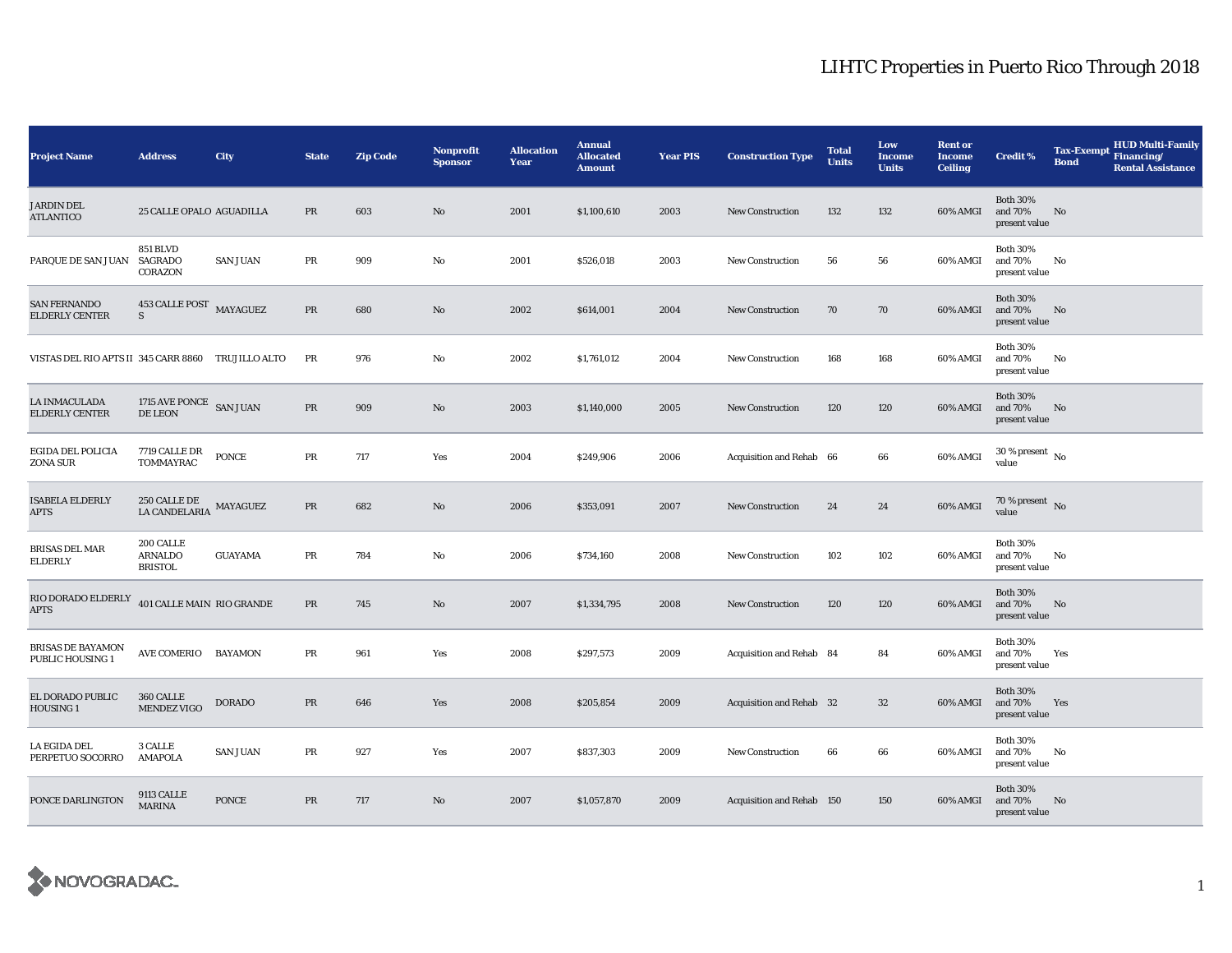| <b>Project Name</b>                                   | <b>Address</b>                                       | City            | <b>State</b>                                   | <b>Zip Code</b> | <b>Nonprofit</b><br><b>Sponsor</b> | <b>Allocation</b><br>Year | <b>Annual</b><br><b>Allocated</b><br><b>Amount</b> | <b>Year PIS</b> | <b>Construction Type</b>  | <b>Total</b><br><b>Units</b> | Low<br><b>Income</b><br><b>Units</b> | <b>Rent or</b><br><b>Income</b><br><b>Ceiling</b> | <b>Credit %</b>                             | <b>Tax-Exempt</b><br><b>Bond</b> | <b>HUD Multi-Family</b><br>Financing/<br><b>Rental Assistance</b> |
|-------------------------------------------------------|------------------------------------------------------|-----------------|------------------------------------------------|-----------------|------------------------------------|---------------------------|----------------------------------------------------|-----------------|---------------------------|------------------------------|--------------------------------------|---------------------------------------------------|---------------------------------------------|----------------------------------|-------------------------------------------------------------------|
| <b>JARDINES DE CUPEY</b><br>PUBLIC HOUSING            | <b>RES MONTE</b><br><b>PARK</b>                      | <b>SAN JUAN</b> | PR                                             | 924             | Yes                                | 2008                      | \$1,472,445                                        | 2010            | Acquisition and Rehab 218 |                              | 218                                  | 60% AMGI                                          | <b>Both 30%</b><br>and 70%<br>present value | Yes                              |                                                                   |
| LA ESMERALDA PUBLIC AVE<br>HOUSING 1                  | <b>MONSERRATE</b>                                    | CAROLINA        | PR                                             | 985             | Yes                                | 2008                      | \$452,895                                          | 2010            | Acquisition and Rehab 48  |                              | 48                                   | 60% AMGI                                          | <b>Both 30%</b><br>and 70%<br>present value | Yes                              |                                                                   |
| <b>SAN FERNANDO</b><br>PUBLIC HOUSING 1               | COND DE DIEGO SAN JUAN                               |                 | $\rm PR$                                       | 924             | Yes                                | 2011                      | \$1,236,092                                        | 2010            | Acquisition and Rehab 214 |                              | 214                                  | 60% AMGI                                          | $30\,\%$ present $\,$ Yes value             |                                  |                                                                   |
| PANORAMA GOLD APTS                                    | 11 CALLE<br>PANORAMA                                 | <b>BAYAMON</b>  | PR                                             | 957             | No                                 | 2009                      | \$2,795,329                                        | 2011            | <b>New Construction</b>   | 168                          | 168                                  | 60% AMGI                                          | <b>Both 30%</b><br>and 70%<br>present value | No                               |                                                                   |
| EGIDA DE LA FLORIDA                                   | 73 CALLE<br>MUNOZ RIVERA                             | FLORIDA         | PR                                             | 650             | No                                 | 2009                      | \$1,218,783                                        | 2011            | New Construction          | 72                           | 72                                   | 60% AMGI                                          | 70 % present $\hbox{~No}$<br>value          |                                  | No                                                                |
| <b>SANTA RITA APTS</b>                                | <b>112 AVE</b><br><b>UNIVERSIDAD</b>                 | <b>SAN JUAN</b> | $\rm PR$                                       | 925             | No                                 | 2009                      | \$2,326,293                                        | 2011            | New Construction          | 126                          | 126                                  | <b>50% AMGI</b>                                   | 70 % present $\hbox{~No}$<br>value          |                                  | $\rm No$                                                          |
| URBANA I & II ELDERLY<br>APTS                         | A24 CALLE<br>FRANCISCO<br><b>SEIN</b>                | <b>SAN JUAN</b> | PR                                             | 917             | No                                 | 2009                      | \$1,311,006                                        | 2011            | <b>New Construction</b>   | 73                           | 73                                   | 60% AMGI                                          | $70\,\%$ present $\,$ No value              |                                  | No                                                                |
| <b>CAGUAS COURTARD</b><br>COMMUNITY HOUSING GEORGETTI | 72 CALLE                                             | CAGUAS          | $\ensuremath{\mathop{\text{\rm PR}}\nolimits}$ |                 | No                                 | 2009                      | \$2,255,381                                        | 2012            | <b>New Construction</b>   | 94                           | 94                                   | 60% AMGI                                          | 70 % present $\bar{N}$ o<br>value           |                                  | No                                                                |
| METROPOLIS APTS                                       | 419 AVE PONCE SAN JUAN<br>DE LEON                    |                 | $\rm PR$                                       |                 | No                                 | 2013                      | \$4,312,841                                        | 2014            | <b>New Construction</b>   | 185                          | 185                                  | 60% AMGI                                          | <b>Both 30%</b><br>and 70%<br>present value | No                               | No                                                                |
| <b>BALSEIRO ELDERLY</b>                               | <b>BALSEIRO ST.</b><br>CORNER WITH SAN JUAN<br>ANASC |                 | PR                                             | 00927-0000      | No                                 | 2014                      | \$1,101,290                                        | 2015            | New Construction          | 74                           | $\bf{0}$                             | 50% AMGI                                          | 70 % present $\hbox{~No}$<br>value          |                                  | $\rm No$                                                          |
| MONTBLANC GARDENS                                     | CARR. 127 - BO.<br>SUSUA BAJA                        | YAUCO           | PR                                             | 00698-0000      | No                                 | 2014                      | \$845,588                                          | 2015            | Acquisition and Rehab 128 |                              | 128                                  | 60% AMGI                                          | <b>Both 30%</b><br>and 70%<br>present value | No                               | No                                                                |
| PLAZA APARTMENTS                                      | 19 JOSE I.<br><b>QUINTON ST&amp;</b>                 | COAMO           | PR                                             | 00769-0000      | No                                 | 2013                      | \$865,573                                          | 2015            | <b>New Construction</b>   | 60                           | 60                                   | 60% AMGI                                          | $70\,\%$ present $\,$ No value              |                                  | No                                                                |
| PLAZA GRAN VICTORIA                                   | 1312 PONCE DE<br>LEON AVENUE                         | <b>SAN JUAN</b> | PR                                             | 00920-0000      | No                                 | 2014                      | \$1,435,386                                        | 2015            | <b>New Construction</b>   | 98                           | 98                                   | 60% AMGI                                          | $70$ % present $\,$ No $\,$<br>value        |                                  | $\rm No$                                                          |

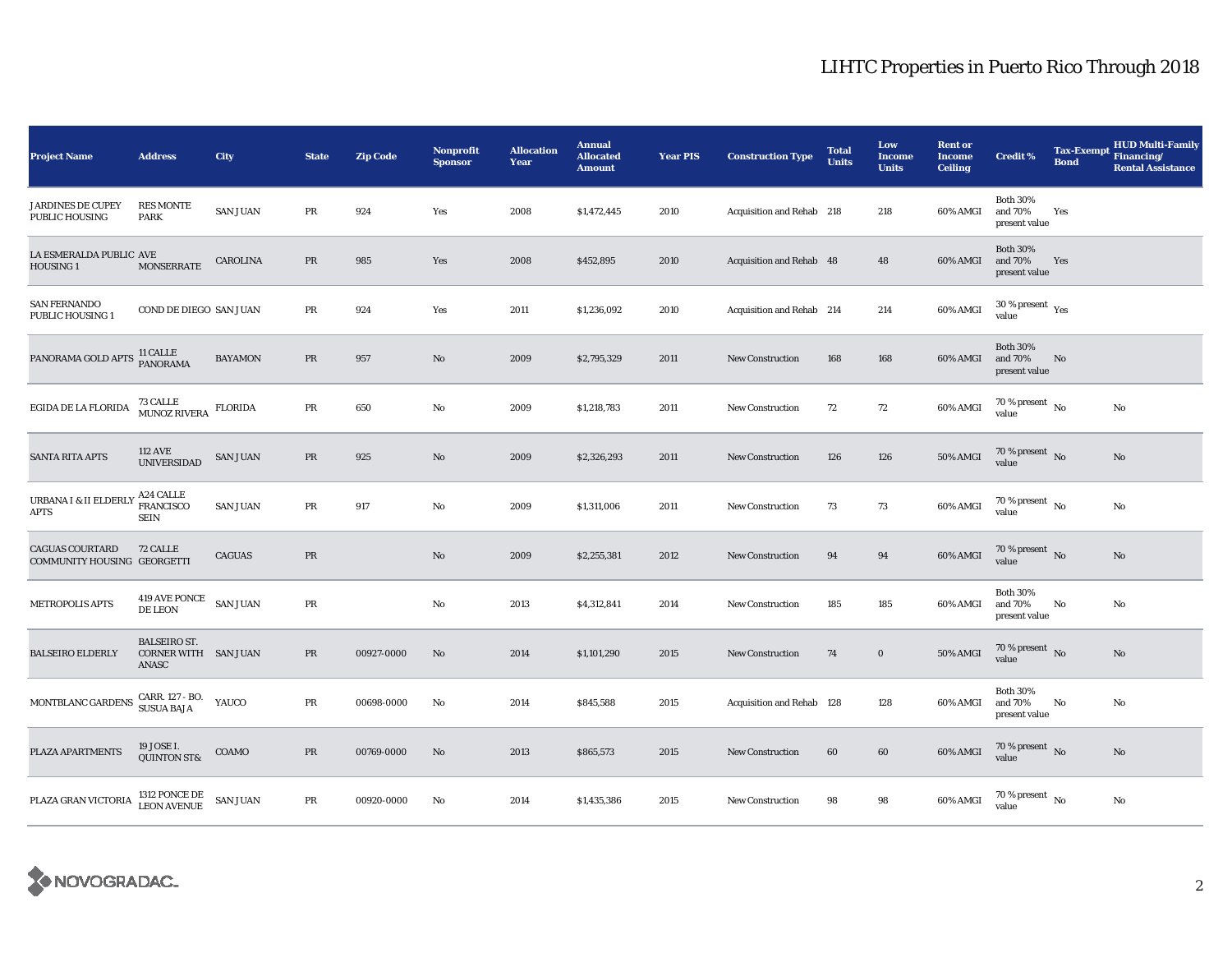| <b>Project Name</b>                                     | <b>Address</b>                                                    | City                         | <b>State</b> | <b>Zip Code</b> | Nonprofit<br><b>Sponsor</b> | <b>Allocation</b><br>Year | <b>Annual</b><br><b>Allocated</b><br><b>Amount</b> | <b>Year PIS</b>      | <b>Construction Type</b>  | <b>Total</b><br><b>Units</b> | Low<br><b>Income</b><br><b>Units</b> | <b>Rent or</b><br><b>Income</b><br><b>Ceiling</b> | <b>Credit %</b>                             | <b>Tax-Exempt</b><br><b>Bond</b> | <b>HUD Multi-Family</b><br>Financing/<br><b>Rental Assistance</b> |
|---------------------------------------------------------|-------------------------------------------------------------------|------------------------------|--------------|-----------------|-----------------------------|---------------------------|----------------------------------------------------|----------------------|---------------------------|------------------------------|--------------------------------------|---------------------------------------------------|---------------------------------------------|----------------------------------|-------------------------------------------------------------------|
| <b>VIEWPOINT AT</b><br><b>DOMENECH</b>                  | 550 MUNOZ<br><b>RIVERA&amp; 108</b><br><b>DOMENCH</b>             | <b>SAN JUAN</b>              | PR           | 00918-0000      | No                          | 2014                      | \$1,873,148                                        | 2015                 | <b>New Construction</b>   | 120                          | $\bf{0}$                             | 60% AMGI                                          | 70 % present $\,$ No $\,$<br>value          |                                  | No                                                                |
| LUCERO DEL ALBA                                         | INTERSECTION<br>PR-183 KM. 5                                      | <b>CAGUAS</b>                | PR           | 00725-0000      | No                          | 2014                      | \$971,380                                          | 2015                 | <b>New Construction</b>   | 50                           | 50                                   | 50% AMGI                                          | 70 % present $\,$ No $\,$<br>value          |                                  | No                                                                |
| EGIDA HACIENDA EL<br>JIBARITO                           |                                                                   | PR-445 KM. 6.5 SAN SEBASTIAN | PR           | 00685-0000      | No                          | 2015                      | \$1,936,883                                        | 2016                 | <b>New Construction</b>   | $\mathbf 0$                  | $\mathbf 0$                          | 60% AMGI                                          | 70 % present $\hbox{~No}$<br>value          |                                  | No                                                                |
| <b>ESMERALDA DEL SUR</b>                                | <b>CALLE LOS</b><br><b>COLEGIOS</b>                               | <b>PATILLAS</b>              | $\rm PR$     | 00723-0000      | No                          | 2016                      | \$673,499                                          | 2017                 | Acquisition and Rehab 0   |                              | $\bf{0}$                             | 60% AMGI                                          | <b>Both 30%</b><br>and 70%<br>present value |                                  | No                                                                |
| PARQUE DEL RETIRO I                                     | 101 MOLINARI<br><b>ST</b>                                         | QUEBRADILLAS                 | PR           | 00650-0000      | No                          | 2016                      | \$573,367                                          | 2017                 | Acquisition and Rehab 0   |                              | $\bf{0}$                             | 60% AMGI                                          | <b>Both 30%</b><br>and 70%<br>present value |                                  | No                                                                |
| VALENTINA RENTAL<br>HOUSING                             | PR 181 KM 15                                                      | <b>SAN LORENZO</b>           | $\rm PR$     | 00754-0000      | No                          | 2016                      | \$1,653,373                                        | 2017                 | <b>New Construction</b>   | 98                           | 98                                   | 60% AMGI                                          | 70 % present<br>value                       |                                  | No                                                                |
| <b>CIUDAD LUMEN</b>                                     | $\operatorname{BLVD}$<br><b>MARTINEZ</b><br>NADAL TRAIN<br>$ST-2$ | SAN JUAN                     | $\rm PR$     | 00920-0000      | No                          | 2018                      | \$2,342,106                                        | 2018                 | <b>New Construction</b>   | 140                          | 140                                  | 50% AMGI                                          | 70 % present<br>value                       |                                  | No                                                                |
| PASEO SAMARITANO                                        | PR 183-KM 16.9 LAS PIEDRAS                                        |                              | PR           | 00771-0000      | No                          | 2018                      | \$2,163,812                                        | 2018                 | <b>New Construction</b>   | 120                          | 120                                  | 60% AMGI                                          | 70 % present<br>value                       |                                  | No                                                                |
| THE GOLDEN<br><b>RESIDENCES @ THE</b><br><b>VILLAGE</b> | 570 PONCE DE<br>LEON AVENUE                                       | <b>SAN JUAN</b>              | $\rm PR$     | 00918-0000      | No                          | 2021                      | \$1,841,437                                        | 2018                 | <b>New Construction</b>   | 140                          | 140                                  | 50% AMGI                                          | 70 % present<br>value                       |                                  | No                                                                |
| <b>LA TRINIDAD</b>                                      | <b>11 CALLE</b><br>CASTILLO                                       | <b>PONCE</b>                 | PR           | 730             |                             | Insufficient<br>Data      | \$0                                                | Insufficient<br>Data | Not Indicated             | 89                           | $\bf{0}$                             |                                                   | Not<br>Indicated                            |                                  |                                                                   |
| <b>BAYAMON COUNTRY</b><br><b>CLUB</b>                   | <b>CARR 167</b>                                                   | <b>BAYAMON</b>               | $\rm PR$     | 961             | No                          | 1988                      | \$0\$                                              | 1989                 | <b>New Construction</b>   | 300                          | 300                                  |                                                   | 70 % present $\,$ No $\,$<br>value          |                                  |                                                                   |
| <b>LAS CAMELIAS</b>                                     | 419 CALLE<br><b>VINYATER</b>                                      | <b>SAN JUAN</b>              | PR           | 924             | No                          | 1989                      | \$712,053                                          | 1990                 | Acquisition and Rehab 166 |                              | 166                                  | 60% AMGI                                          | <b>Both 30%</b><br>and 70%<br>present value | No                               |                                                                   |
| SANTA JUANITA APTS 38 CALLE UN                          |                                                                   | <b>SAN JUAN</b>              | PR           | 915             | No                          | 1989                      | \$200,020                                          | 1990                 | Acquisition and Rehab 45  |                              | 45                                   | 60% AMGI                                          | <b>Both 30%</b><br>and 70%<br>present value | No                               |                                                                   |

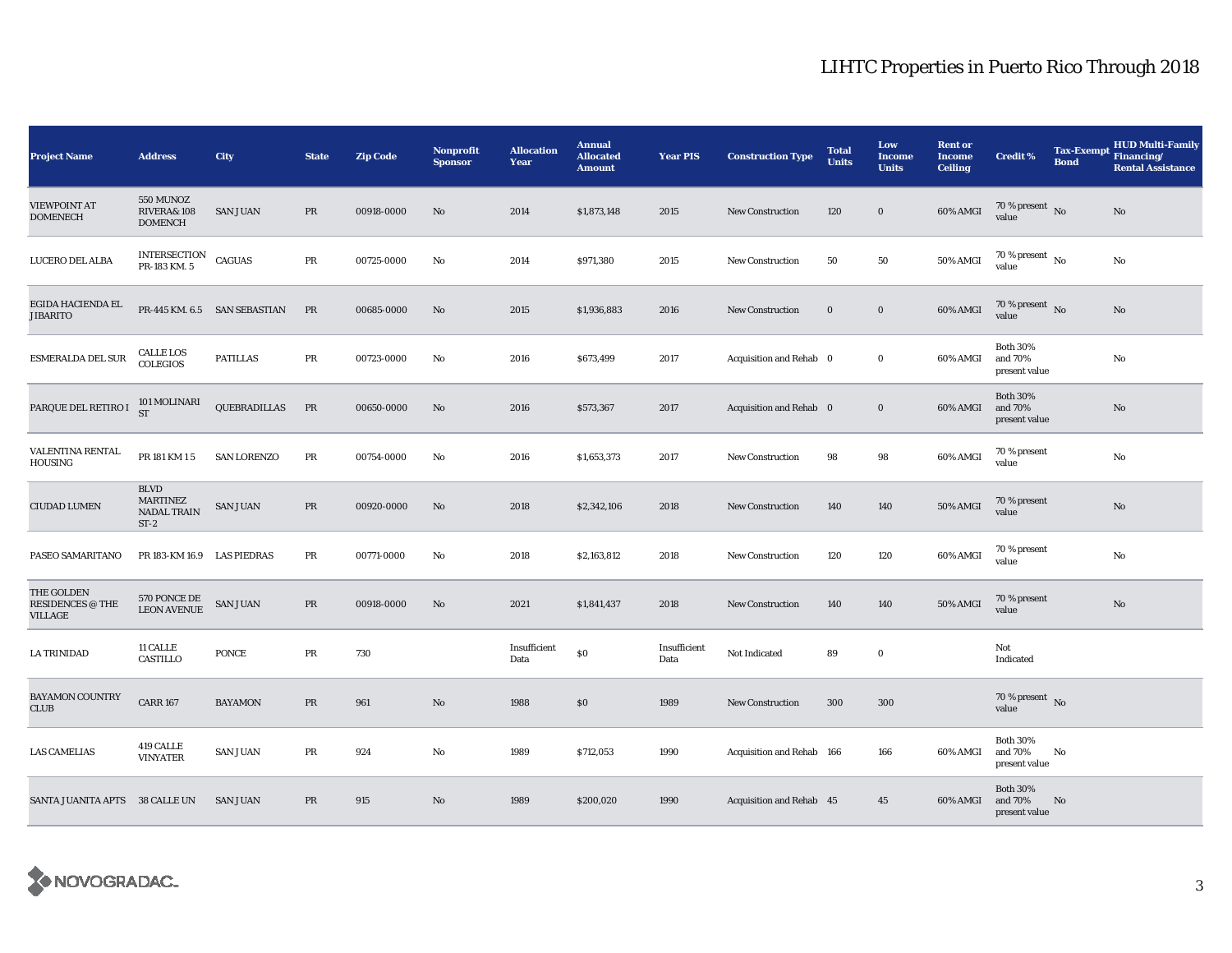| <b>Project Name</b>                        | <b>Address</b>                                      | <b>City</b>        | <b>State</b>                                   | <b>Zip Code</b> | <b>Nonprofit</b><br><b>Sponsor</b> | <b>Allocation</b><br>Year | <b>Annual</b><br><b>Allocated</b><br><b>Amount</b> | <b>Year PIS</b> | <b>Construction Type</b>         | <b>Total</b><br><b>Units</b> | Low<br><b>Income</b><br><b>Units</b> | <b>Rent or</b><br><b>Income</b><br><b>Ceiling</b> | <b>Credit %</b>                             | <b>Tax-Exempt</b><br><b>Bond</b> | <b>HUD Multi-Family</b><br>Financing/<br><b>Rental Assistance</b> |
|--------------------------------------------|-----------------------------------------------------|--------------------|------------------------------------------------|-----------------|------------------------------------|---------------------------|----------------------------------------------------|-----------------|----------------------------------|------------------------------|--------------------------------------|---------------------------------------------------|---------------------------------------------|----------------------------------|-------------------------------------------------------------------|
| <b>BRISAS DEL MAR</b>                      | 1118 CALLE<br>PICCIONI                              | <b>SAN JUAN</b>    | PR                                             | 907             | No                                 | 1989                      | \$121,829                                          | 1991            | <b>New Construction</b>          | 66                           | 66                                   | 60% AMGI                                          | <b>Both 30%</b><br>and 70%<br>present value | No                               |                                                                   |
| PONCE DE LEON                              | 1507 AVE PONCE SAN JUAN<br>DE LEON                  |                    | PR                                             | 909             | No                                 | 1989                      | \$650,774                                          | 1991            | <b>Acquisition and Rehab 153</b> |                              | 153                                  | 60% AMGI                                          | <b>Both 30%</b><br>and 70%<br>present value | No                               |                                                                   |
| PUERTO RICO<br><b>HISTORIC ZONE</b>        | 1663 AVE PONCE $\,$ SAN JUAN $\,$<br><b>DE LEON</b> |                    | PR                                             | 909             | No                                 | 1989                      | \$321,272                                          | 1991            | Acquisition and Rehab 67         |                              | 67                                   | 60% AMGI                                          | <b>Both 30%</b><br>and 70%<br>present value | No                               |                                                                   |
| PUERTA DEL MAR                             | 1214 AVE<br><b>MAGDALENA</b>                        | <b>SAN JUAN</b>    | $\ensuremath{\mathop{\text{\rm PR}}\nolimits}$ | 907             | No                                 | 1989                      | \$115,876                                          | 1992            | Acquisition and Rehab 66         |                              | 66                                   | 60% AMGI                                          | $30$ % present $\hbox{~No}$<br>value        |                                  |                                                                   |
| JARDINES DE JUNCOS<br>$\scriptstyle\rm II$ | 100 CARR 189                                        | <b>JUNCOS</b>      | PR                                             | 777             | No                                 | 1992                      | \$64,180                                           | 1994            | <b>New Construction</b>          | 35                           | 35                                   | 60% AMGI                                          | <b>Both 30%</b><br>and 70%<br>present value | No                               |                                                                   |
| JARDINES DE JUNCOS<br>III                  | 100 CARR 189                                        | <b>JUNCOS</b>      | PR                                             | 777             | No                                 | 1992                      | \$66,397                                           | 1994            | New Construction                 | 35                           | 35                                   | 60% AMGI                                          | <b>Both 30%</b><br>and 70%<br>present value | No                               |                                                                   |
| <b>LOS ANGELES</b><br>HOUSING              | 475 CALLE<br>TRINIDAD<br>ORELLANA                   | <b>SAN JUAN</b>    | PR                                             | 923             | No                                 | 1992                      | \$700,237                                          | 1994            | New Construction                 | 124                          | 124                                  | 60% AMGI                                          | <b>Both 30%</b><br>and 70%<br>present value | No                               |                                                                   |
| <b>BELLAS PIEDRAS</b>                      | 200 CALLE<br><b>MUNICIPAL</b>                       | <b>LAS PIEDRAS</b> | $\ensuremath{\mathop{\text{\rm PR}}\nolimits}$ | 771             | No                                 | 1995                      | \$98,846                                           | 1997            | <b>New Construction</b>          | 32                           | $32\,$                               | 60% AMGI                                          | <b>Both 30%</b><br>and 70%<br>present value | No                               |                                                                   |
| COLINAS DE JAGUAS II                       | RES COLINAS DE CIALES<br>JAGUAS 1                   |                    | PR                                             | 638             | No                                 | 1996                      | \$97,603                                           | 1997            | <b>New Construction</b>          | 32                           | 32                                   | 60% AMGI                                          | <b>Both 30%</b><br>and 70%<br>present value | No                               |                                                                   |
| CASA ROSA HOUSING I                        | $1066$ AVE PONCE $\,$ SAN JUAN DE LEON $\,$         |                    | PR                                             | 925             | No                                 | 1996                      | \$275,898                                          | 1998            | Acquisition and Rehab 97         |                              | 97                                   | 60% AMGI                                          | <b>Both 30%</b><br>and 70%<br>present value | No                               |                                                                   |
| CASTILLA VALLEY APTS 280 CALLE             | <b>CASTILLA VLY</b>                                 | <b>ISABELA</b>     | $\rm PR$                                       | 662             | No                                 | 1998                      | \$106,819                                          | 1998            | <b>New Construction</b>          | 32                           | $32\,$                               | 60% AMGI                                          | <b>Both 30%</b><br>and 70%<br>present value | No                               |                                                                   |
| <b>BUENAVISTA APTS</b>                     | <b>CARR 932</b>                                     | <b>GURABO</b>      | PR                                             |                 | No                                 | 1998                      | \$144,425                                          | 1999            | Acquisition and Rehab 70         |                              | 70                                   | 60% AMGI                                          | <b>Both 30%</b><br>and 70%<br>present value | No                               |                                                                   |
| <b>SAN CRISTOBAL APTS</b><br>(SAN JUAN)    | 450 CALLE<br>NORZAGARAY                             | <b>SAN JUAN</b>    | $\rm PR$                                       | 901             | No                                 | 1998                      | \$155,657                                          | 1999            | Acquisition and Rehab 53         |                              | 53                                   | 60% AMGI                                          | <b>Both 30%</b><br>and 70%<br>present value | No                               |                                                                   |

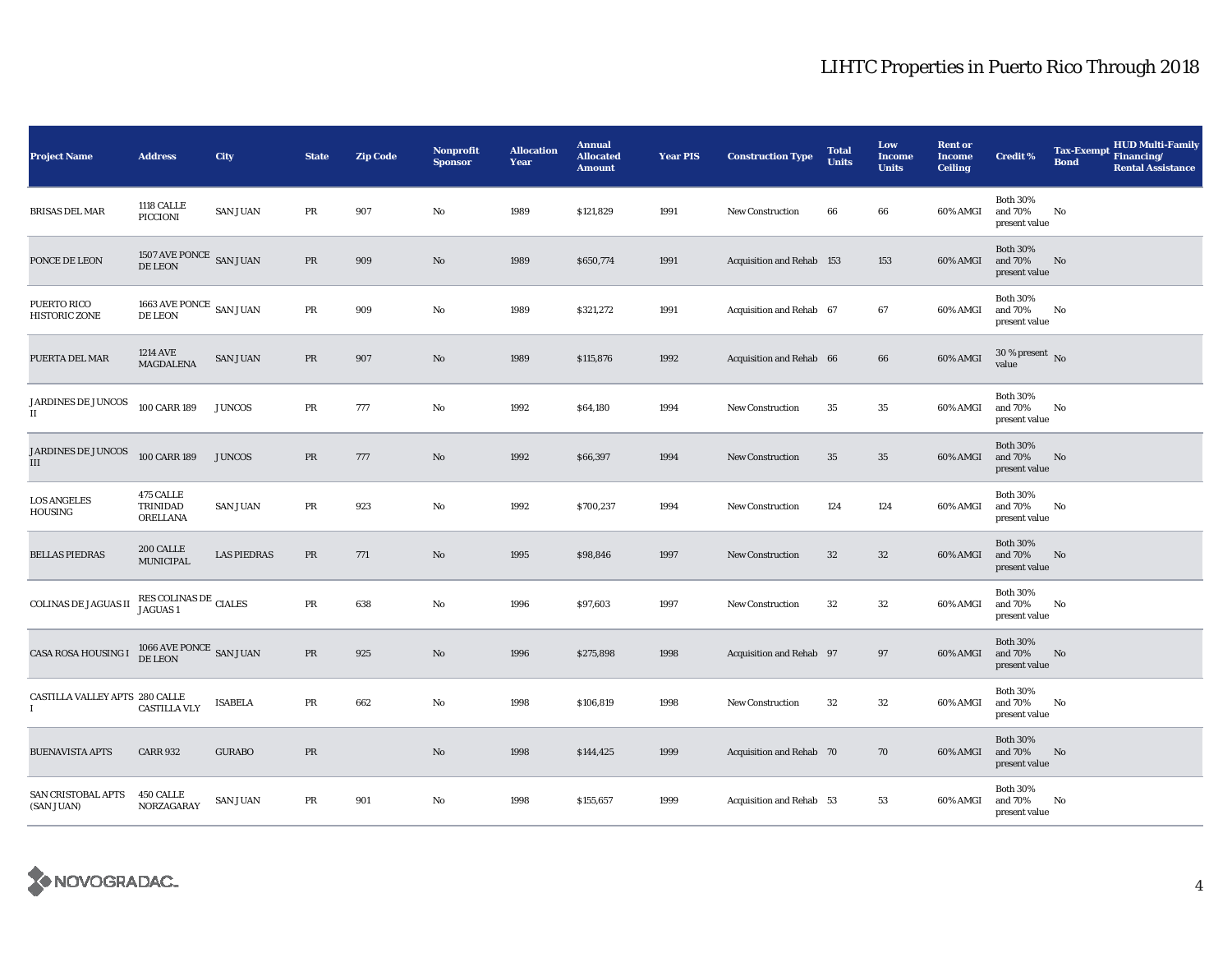| <b>Project Name</b>                                 | <b>Address</b>                             | <b>City</b>      | <b>State</b> | <b>Zip Code</b> | Nonprofit<br><b>Sponsor</b> | <b>Allocation</b><br>Year | <b>Annual</b><br><b>Allocated</b><br><b>Amount</b> | <b>Year PIS</b> | <b>Construction Type</b>                                                                         | <b>Total</b><br><b>Units</b> | Low<br><b>Income</b><br><b>Units</b> | <b>Rent or</b><br><b>Income</b><br><b>Ceiling</b> | <b>Credit %</b>                             | <b>Bond</b> | <b>HUD Multi-Family</b><br>Tax-Exempt Financing/<br><b>Rental Assistance</b> |
|-----------------------------------------------------|--------------------------------------------|------------------|--------------|-----------------|-----------------------------|---------------------------|----------------------------------------------------|-----------------|--------------------------------------------------------------------------------------------------|------------------------------|--------------------------------------|---------------------------------------------------|---------------------------------------------|-------------|------------------------------------------------------------------------------|
| LOIZA GARDENS APTS PO BOX 83                        |                                            | LOIZA            | PR           | 772             | No                          | 1999                      | \$386,055                                          | 2000            | Acquisition and Rehab 110                                                                        |                              | 110                                  | 60% AMGI                                          | <b>Both 30%</b><br>and 70%<br>present value | No          |                                                                              |
| <b>OCEAN PARK TOWER</b>                             | <b>COND OCEAN</b><br><b>PARK TOWER</b>     | <b>SAN JUAN</b>  | PR           | 911             | No                          | 1998                      | \$361,166                                          | 2000            | Both New Construction 200<br>and $\ensuremath{\mathrm{A}}\xspace/\ensuremath{\mathrm{R}}\xspace$ |                              | 200                                  | 60% AMGI                                          | <b>Both 30%</b><br>and 70%<br>present value | No          |                                                                              |
| <b>EGIDA LA MERCED</b><br>ELDERLY RENTAL<br>HOUSING | <b>370 AVE</b><br><b>DOMENECH</b>          | <b>SAN JUAN</b>  | PR           | 918             | No                          | 1997                      | \$443,329                                          | 2000            | Acquisition and Rehab 89                                                                         |                              | 89                                   | 60% AMGI                                          | <b>Both 30%</b><br>and 70%<br>present value | No          |                                                                              |
| <b>MARIE GARDEN APTS</b>                            | <b>3001 MARIE</b><br>GDN                   | <b>CABO ROJO</b> | PR           | 623             | No                          | 1999                      | \$90,375                                           | 2000            | <b>New Construction</b>                                                                          | 24                           | 24                                   | 60% AMGI                                          | $30$ % present $\,$ No $\,$<br>value        |             |                                                                              |
| PLAYA AZUL APTS                                     | <b>PO BOX 545</b>                          | LUQUILLO         | PR           | 773             | No                          | 2000                      | \$137,991                                          | 2000            | Acquisition and Rehab 34                                                                         |                              | 34                                   | 60% AMGI                                          | <b>Both 30%</b><br>and 70%<br>present value | No          |                                                                              |
| <b>SABANA VILLAGE</b>                               | $856$ CALLE JUAN $\,$ SAN JUAN PENA REYES  |                  | PR           |                 | Yes                         | 1997                      | \$1,306,764                                        | 2000            | <b>New Construction</b>                                                                          | 160                          | 160                                  | 60% AMGI                                          | <b>Both 30%</b><br>and 70%<br>present value | No          |                                                                              |
| TOA ALTA ESTATES                                    | <b>CARR 861</b>                            | <b>TOA ALTA</b>  | PR           | 953             | No                          | 1998                      | \$1,965,059                                        | 2001            | <b>New Construction</b>                                                                          | 208                          | 208                                  | 60% AMGI                                          | <b>Both 30%</b><br>and 70%<br>present value | No          |                                                                              |
| PARQUE VICTORIA /<br>PENINSULA HOUSES               | <b>2408 AVE</b><br><b>EDUARDO</b><br>CONDE | <b>SANTURCE</b>  | PR           | 915             | Yes                         | 2000                      | \$7,558,200                                        | 2002            | <b>New Construction</b>                                                                          | 102                          | 102                                  | 60% AMGI                                          | <b>Both 30%</b><br>and 70%<br>present value | No          |                                                                              |
| <b>CASA ROSA HOUSING II</b>                         | 358 CALLE SAN<br>AGUSTIN                   | <b>SAN JUAN</b>  | PR           | 901             | No                          | 2001                      | \$247,078                                          | 2003            | Acquisition and Rehab 78                                                                         |                              | 78                                   | 60% AMGI                                          | <b>Both 30%</b><br>and 70%<br>present value | No          |                                                                              |
| <b>CIUDAD FELIZ</b>                                 | 71 CALLE<br><b>CAPARRA</b>                 | <b>CATANO</b>    | PR           | 962             | No                          | 2001                      | \$662,514                                          | 2003            | Acquisition and Rehab 130                                                                        |                              | 130                                  | 60% AMGI                                          | <b>Both 30%</b><br>and 70%<br>present value | No          |                                                                              |

62 Projects Reported \$62,860,517 6,013 5,730

Location: Puerto Rico (State)